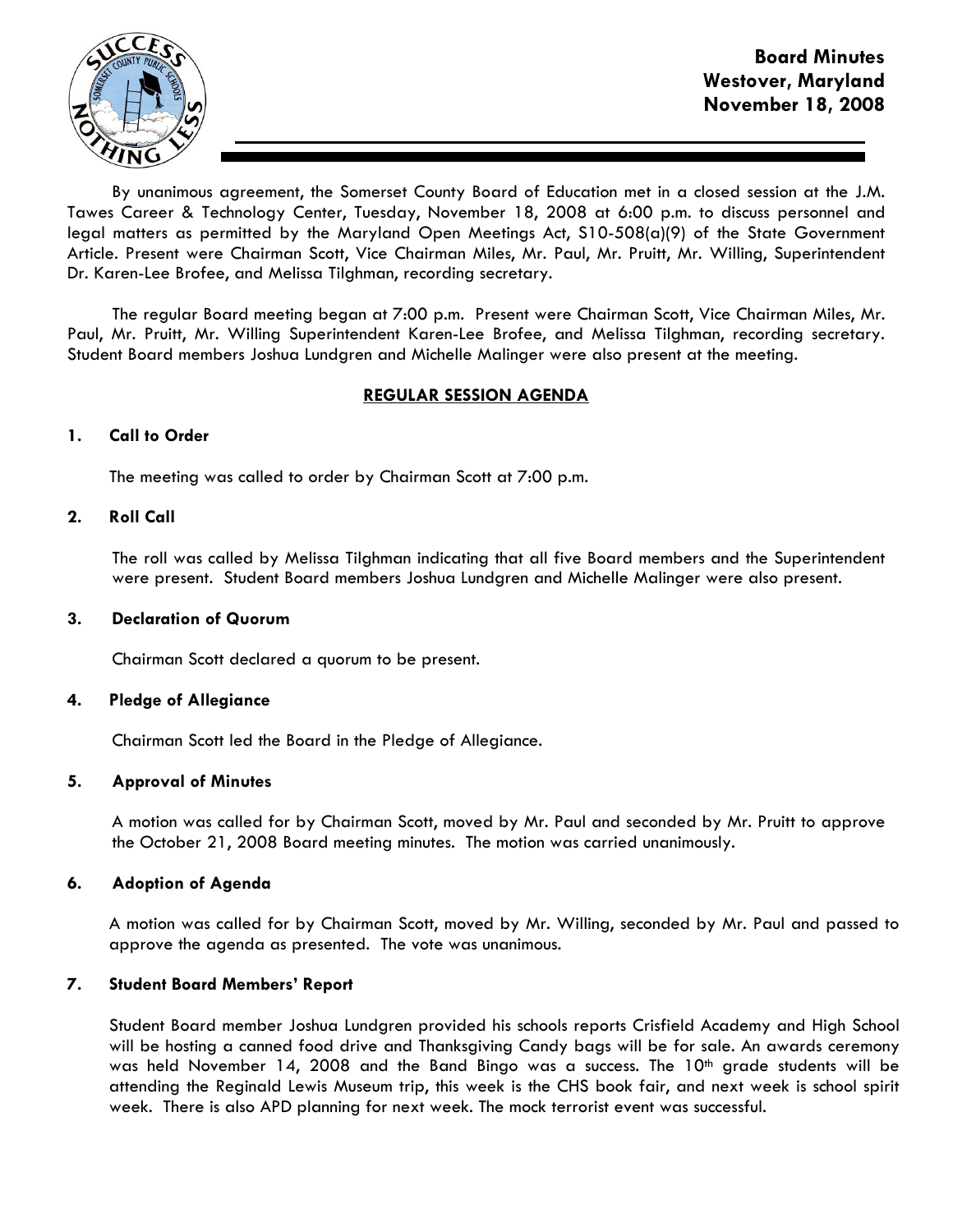> Michelle Malinger announced that this is American Education Week:, Deal Island School received \$1500 grant award from the community organization. Greenwood Elementary's 5<sup>th</sup> grade students have been using the Promethean Boards and have found it very exciting with student showing much desire to learn.

# 8. Public Participation

Laura Troop-Curtis, PAC member, announced CAHS's participation in a fundraiser being held at UNO's Restaurant all day on Saturday, November 22, 2008. UNOs will donate up to 20% of individuals' tabs to CAHS upon request.

## 9. Princess Anne Elementary School

 Mrs. Johnson showed a presentation to the Board members on the happenings at Princess Anne Elementary. PAES staff has set time aside to help students with MSA's. This time is called STARS time. Opening Day's ice cream social was a success along with Back to School Night. A talent show was held which provided joy and excitement to the students as well as the staff. Family Math night was a success with interaction between the students and the parents. The Mentor Program is going quite well. There has also been some concern with the increase of suspensions. This is due in part to disrespect to teachers and classroom disruptions. PBIS incentives have been shared by all students to allow all students to be successful. Mrs. Johnson's Café, time set aside for students to have lunch with the principal, is going well. Mrs. Johnson has taken this opportunity to have lunch with students to get to know them better.

## 10. Recognitions

The Board recognized Deal Island School and congratulated them on the recent \$1,500 grant they received from the community organization. Mr. Daugherty was also presented with a design award for Somerset Intermediate School, a national recognition gained by SHW architects.

# 11. Old Business

## A. Policies

## #100 Series, Foundation and Governance

It was moved by Vice Chairman Miles, seconded by Mr. Willing, and passed to approve the revised 100 series policies presented by the Superintendent. The vote was unanimous.

## #800 Series, School and Community Relations

Mr. Turner provided clarification and changes to the 800 series policies with the request that the Board review and study the policies. The Board members will vote on approval of the policies at the December Board meeting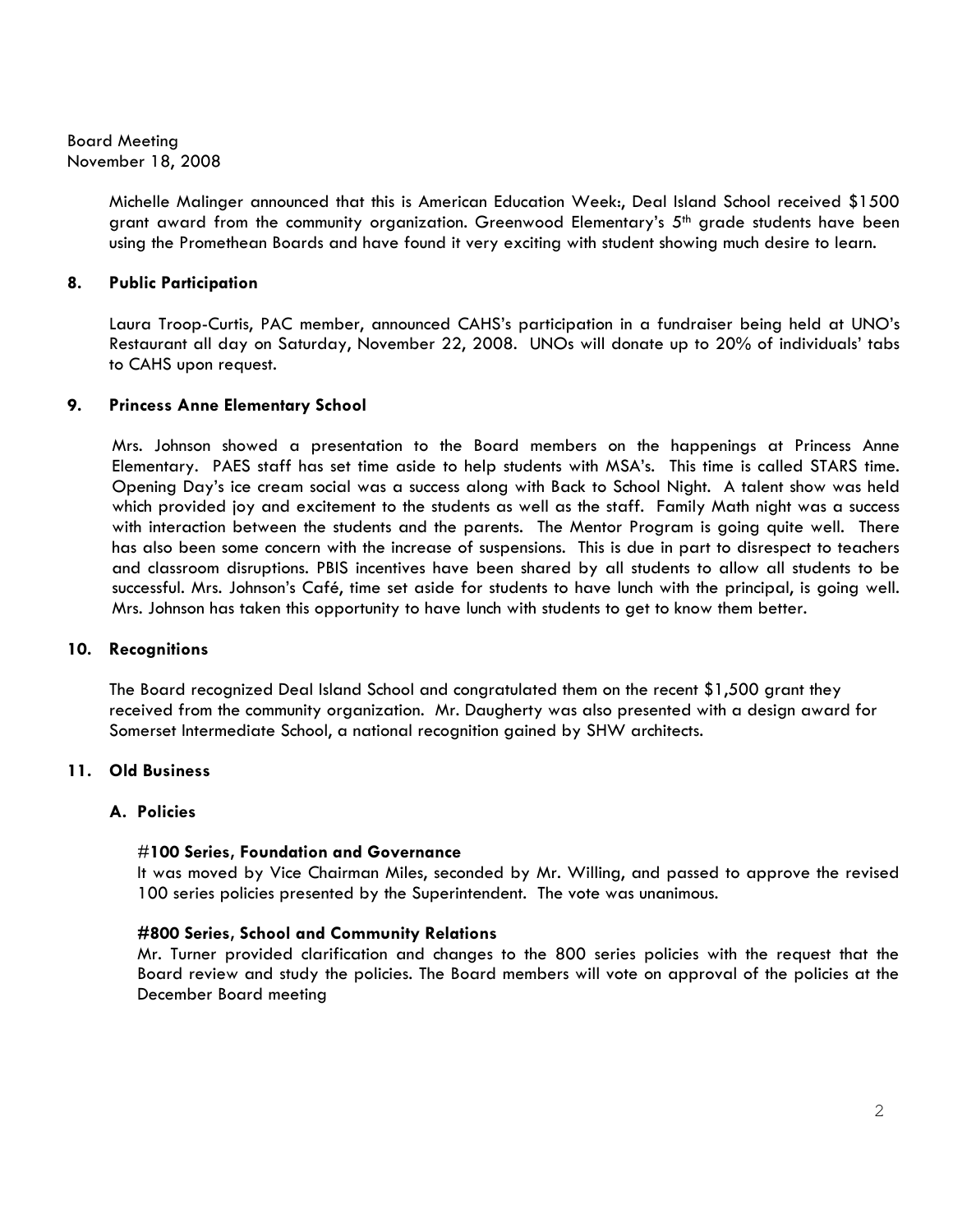## 12. A. Monthly Finance Report

It was moved by Mr. Willing, seconded by Vice Chairman Miles and passed to approve Mrs. Miller's category transfer request. The vote was unanimous.

Mrs. Miller provided the monthly finance and food service reports to the Board. Mr. Paul questioned the over expenditure in administrative costs in the monthly report. Mrs. Miller explained that this was due to the hiring of a vice principal. There was good news for the food service report. The retiree program has helped the department save in substitute costs.

Mrs. Miller provided the Board with a preparation schedule for the rest of the school year. The Board members thanked her for her reports.

### B. Policies

Mrs. Miller presented a list of the 300 series policies for the Board's review and public input. Revisions to these policies will be presented at the next Board meeting. Mr. Willing suggested that close attention be used with revisions to Policy 300-3, Budget Deadlines, Schedules, Planning, Hearings, Reviews and Adoption.

### C. SAFE Schools/Healthy Students

Mrs. Cottman, Safe Schools/Healthy Students Coordinator, provided an overview of the program to the Board members and certificates to collaborating agencies for their help and commitment to the program. The Board was informed of the various services that have been provided through the program and that the funding will end at the end of June.

Mrs. Cottman introduced Mr. Warren Rhodes, SSHS Evaluator, and Dr. Melanie Miller. Mr. Rhodes explained the role of the Steering Team Committee. He stated that the program has served approximately 348 students per year.

Mr. Paul stated that the community and parents should help with increasing student school attendance. Mr. Rhodes noted that the focus of the collaborating agencies is to write new grants to help with the continuation of this program. Parents, staff, and students are being asked to complete a service participation survey to determine the programs impact on students and families.

Mrs. Cottman showed a presentation of several parents and the Learning Support Specialists explaining how the program has helped them. Mrs. Cottman was thanked by Dr. Brofee and the Board members.

## D. Master Plan Update 2008

Dr. Brofee began her Master Plan presentation by first complimenting Mr. Daugherty on the nice job that was done by staff in keeping the board room exceptionally clean. From there she began to talk about the work involved in getting the Master Plan done. Mr. Paul questioned the number of hours worked by staff on the Master Plan and asked for a total. Dr. Brofee said she would compile it and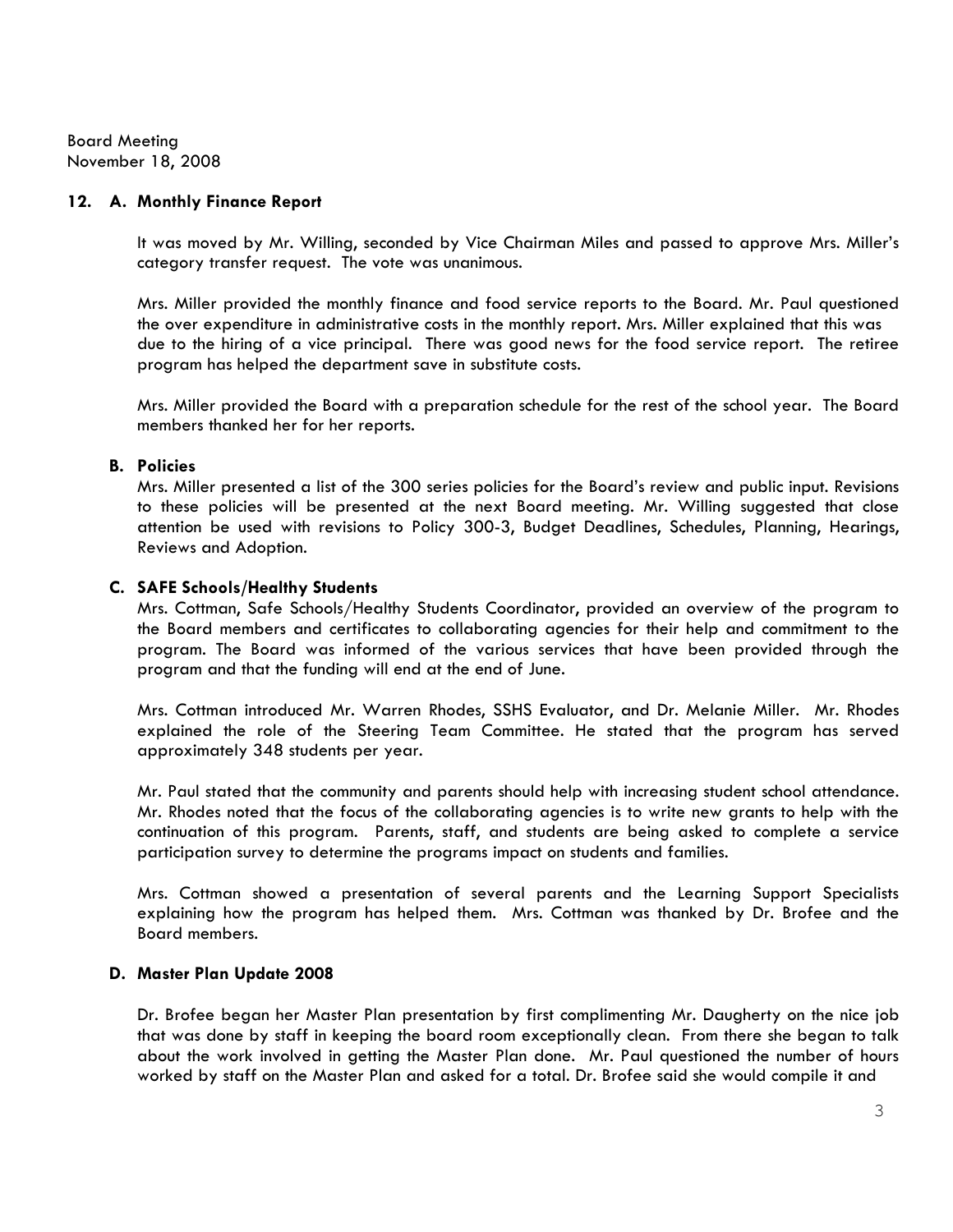> continued by informing the Board that the Master Plan Update was mailed today. A presentation outlining the steps taken to complete the Master Plan Update was presented. Clarifying questions requested by MSDE were answered listing key strategies to contribute to the success of Special Education subgroup. MSDE commended SCPS on the Executive Summary, Human Resources, PBIS, and the Budget sections of the report.

### E. Summary Report for 2007-2008

Dr. Brofee presented a detailed summary report of various activities, professional development, master plan aligned activities, and ESOL. A written plan for students in jeopardy of failing was also discussed. An increase was seen in parents using PowerSchool and checking students grades. Character Education has proven to be successful. As of the 07-08 school year, 83% of teachers were considered Highly Qualified. Students are being taught on a 13:1 teacher ratio. There has also been an increase in teachers who have received their Tech. Ed. Certification. Dr. Brofee thanked the Leadership Team and Mrs. Smoker for analyzing and putting things together.

### F. Bridge Plan

Mr. Bloodsworth discussed the Bridge Plan to the Board members. As of the 2009 school year, 14% of students in that cohort need to pass HSA. The 2010 cohort, 51% of students need to pass HSA's. The Bridge Plan is an alternative method for students having trouble passing the HSA. Students are assigned to an operating class where a teacher monitors their progress on provided state required and developed projects. These projects are graded by a panel which allows students meet the HSA requirements. The number of points needed to reach the cumulative HSA score of 1602 determines how many projects a student must do.

#### G. Approval of External Survey

It was moved by Mr. Willing, seconded by Mr. Paul, and passed to approve Susan Johnson's request to conduct an external teacher's survey concerning. The vote was unanimous.

#### H. New Bus Contractor Approval

Upon recommendation of the Superintendent, it was moved by Mr. Willing, seconded by Mr. Pruitt, and passed to approve Mr. Daugherty's request to advertise for the replacement of retiring bus contractor Alexander Whittington. The vote was unanimous.

A motion was called for by Chairman Scott, moved by Mr. Willing and seconded by Mr. Pruitt to approve Charles Jones' request to purchase a new bus for the 2009-2010 school year. The vote was unanimous.

#### Transportation Report

 Mr. Daugherty began his report by thanking Ms. Carter and Mrs. Cottman for the cameras put on the schools and on the buses through the Safe School/Healthy Students grant. He reported that there had not been any bus accidents so far and congratulated the bus drivers. Mr. Daugherty also informed the Board that over 50% of the bus drivers were over 65. The Board members thanked Mr. Daugherty for his report.